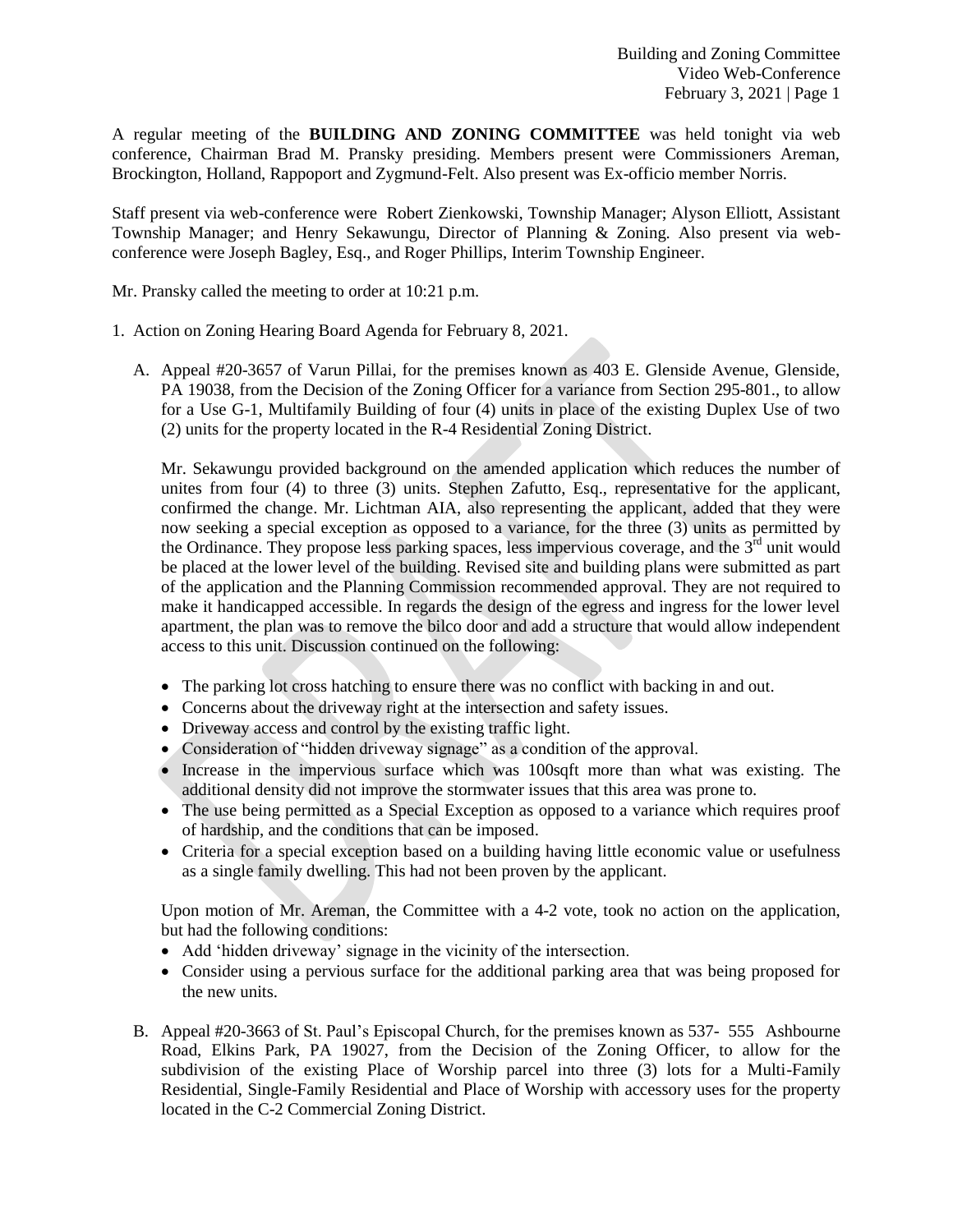Mr. Sekawungu provided background on the application, which was initially submitted as a Land Development application. It was determined during the review process that zoning approval would be required for the new primary uses and associated parking. Mr. Citro, P.E., representative for the applicant, indicated that the church is one of the oldest in the Township and is looking to subdivide and take out mortgages for financing renovations to the buildings. Banks do not finance lots with cemeteries and as such they need to go through the lot subdivision process. The new uses would be nonconforming as primary uses and would have shared parking agreements in compliance with and/or in excess of the required parking. The applicant is seeking variances for the uses and not the parking, for which they planned on having parking agreements with a neighboring property in place prior to the hearing.

Upon motion of Mr. Pransky, the Committee unanimously motioned to take no action on this appeal.

- 2. Upon motion of Mr. Pransky, the Committee unanimously received the Planning Commission minutes and the 2020 summary report from the January 21, 2021 meeting.
- 3. Review and Comment under Section 106 Review of National Historic Preservation Act for the proposed Modifications to the Cellular Antenna Facility by T-Mobile located on the existing smokestack at 827 Glenside Avenue, Wyncote, PA 19095.

Mr. Sekawungu provided background on the proposal as part of a Section 106 public review process involving the switching out and collocation of antennas at the existing smokestack. Dana Freshcoln, Project Manager for ACER Associates, LLC, provided additional input on what was being proposed. The applicant would be replacing three (3) antennas, three (3) remote radio units below the antennas and adding six (6) new antennas. Comments on the proposed modifications included the following:

- Proximity to residential homes and potential radio waves from a potential 5G network.
- Anticipation of adding more antennas to the stack.
- Location of smokestack right where the Glenside Flood Control project is located.
- Contribution to the Glenside Flood Control project.
- Concerns about the structural integrity of the smokestack and need for that to be submitted prior to building permitting.
- Financial obligations by the utility companies as they upgrade and modify these facilities.
- Potential environmental impact on the Township as a whole.
- T-Mobile is paying rent to the owners of the smokestack; antennas appear to be getting much larger and the increase of from 3 to 9 antennas will be detrimental. Not a benefit to the Township.
- Eyesore that will just get worse. It appears that the proposed will be using old technology as opposed to the newer cells.
- Need for high speed technology and response to 911 calls.
- Concerns with the characterization as a commercial area as opposed to low impact mixed use in the middle of a residential neighborhood and flood zone.
- Height of the antennas in relation to the smokestack.
- Additional benefits to the Township.
- Cellular Antenna impacts on birds and navigation and concern about the existing bird sanctuary.
- 4. Upon motion of Mr. Pransky, the Committee unanimously received the report of the Building Inspector for January 2021.
- 5. Old Business